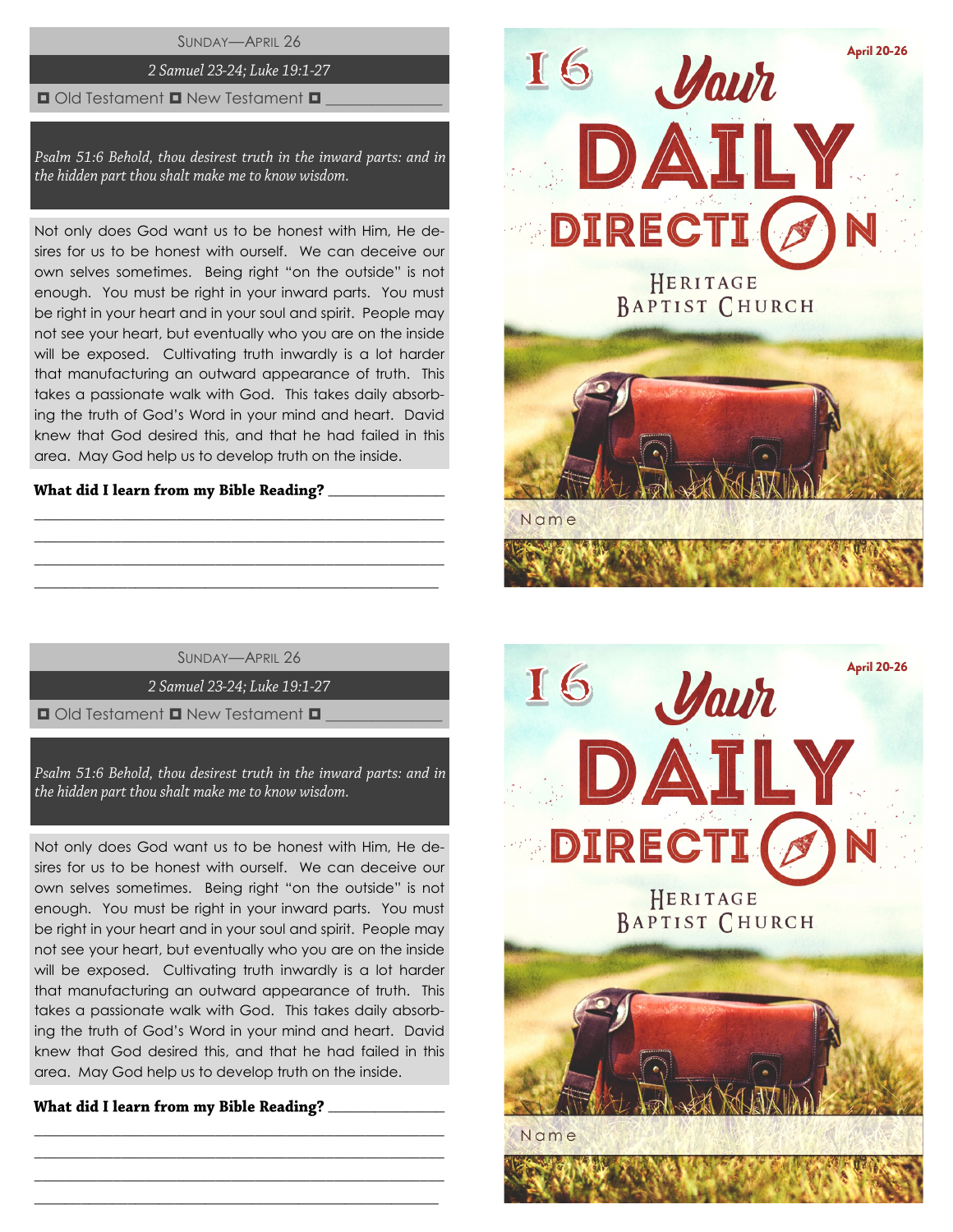MONDAY—APRIL 20

### 2 Samuel 9-11; Luke 15:11-32

### $\Box$  Old Testament  $\Box$  New Testament  $\Box$

Psalm 51:10 Create in me a clean heart, O God; and renew a right spirit within me.

Psalm 51 is a prayer of repentance by David. He had given in to the lusts of his flesh. His sin was exposed by God to the prophet, and he had no choice but to confess. Although David had chosen to do wrong, he still loved God. Its hard to reconcile how our flesh can be the enemy of God, yet within the same body is a soul and spirit that longs to love and serve God. This battle is within all of us. When we have the wrong spirit, we tend to do the wrong things. David asked God to cleanse his heart so that he might have a right spirit. The fact that your spirit isn't right is usually an indication that your heart is dirty. Purpose to have a clean heart before God. It will help you maintain a right spirit.

### What did I learn from my Bible Reading?\_\_

SATURDAY—APRIL 25

2 Samuel 21-22; Luke 18:24-43

 $\Box$  Old Testament  $\Box$  New Testament  $\Box$ 

Psalm 51:3 For I acknowledge my transgressions: and my sin is ever before me.

4 Against thee, thee only, have I sinned, and done this evil in thy sight:

When you sin against God, realize that there is a way back. But the path is designed by God. We don't come back our own way. That is what God us into trouble in the first place. We must come back God's way. The path begins with utter honesty. We must come clean before God. Admit your sin. Just be truthful. Don't try to make excuses or share the blame. Admit your sin before God. Also realize that when you sin, you have ultimately offended God. There may be others that have been hurt, but our chief concern is offending our Lord and Master. Being right with people is secondary to being right with God.

### What did I learn from my Bible Reading?

MONDAY—APRIL 20

\_\_\_\_\_\_\_\_\_\_\_\_\_\_\_\_\_\_\_\_\_\_\_\_\_\_\_\_\_\_\_\_\_\_\_\_\_\_\_\_\_\_\_\_\_\_\_\_\_\_\_\_ \_\_\_\_\_\_\_\_\_\_\_\_\_\_\_\_\_\_\_\_\_\_\_\_\_\_\_\_\_\_\_\_\_\_\_\_\_\_\_\_\_\_\_\_\_\_\_\_\_\_\_\_ \_\_\_\_\_\_\_\_\_\_\_\_\_\_\_\_\_\_\_\_\_\_\_\_\_\_\_\_\_\_\_\_\_\_\_\_\_\_\_\_\_\_\_\_\_\_\_\_\_\_\_\_ \_\_\_\_\_\_\_\_\_\_\_\_\_\_\_\_\_\_\_\_\_\_\_\_\_\_\_\_\_\_\_\_\_\_\_\_\_\_\_\_\_\_\_\_\_\_\_\_\_\_\_\_

2 Samuel 9-11; Luke 15:11-32

 $\Box$  Old Testament  $\Box$  New Testament  $\Box$ 

Psalm 51:10 Create in me a clean heart, O God; and renew a right spirit within me.

Psalm 51 is a prayer of repentance by David. He had given in to the lusts of his flesh. His sin was exposed by God to the prophet, and he had no choice but to confess. Although David had chosen to do wrong, he still loved God. Its hard to reconcile how our flesh can be the enemy of God, yet within the same body is a soul and spirit that longs to love and serve God. This battle is within all of us. When we have the wrong spirit, we tend to do the wrong things. David asked God to cleanse his heart so that he might have a right spirit. The fact that your spirit isn't right is usually an indication that your heart is dirty. Purpose to have a clean heart before God. It will help you maintain a right spirit.

\_\_\_\_\_\_\_\_\_\_\_\_\_\_\_\_\_\_\_\_\_\_\_\_\_\_\_\_\_\_\_\_\_\_\_\_\_\_\_\_\_\_\_\_\_\_\_\_\_\_\_\_ \_\_\_\_\_\_\_\_\_\_\_\_\_\_\_\_\_\_\_\_\_\_\_\_\_\_\_\_\_\_\_\_\_\_\_\_\_\_\_\_\_\_\_\_\_\_\_\_\_\_\_\_ \_\_\_\_\_\_\_\_\_\_\_\_\_\_\_\_\_\_\_\_\_\_\_\_\_\_\_\_\_\_\_\_\_\_\_\_\_\_\_\_\_\_\_\_\_\_\_\_\_\_\_\_ \_\_\_\_\_\_\_\_\_\_\_\_\_\_\_\_\_\_\_\_\_\_\_\_\_\_\_\_\_\_\_\_\_\_\_\_\_\_\_\_\_\_\_\_\_\_\_\_\_\_\_\_

What did I learn from my Bible Reading?\_\_\_\_\_\_\_\_\_\_\_\_

SATURDAY—APRIL 25

\_\_\_\_\_\_\_\_\_\_\_\_\_\_\_\_\_\_\_\_\_\_\_\_\_\_\_\_\_\_\_\_\_\_\_\_\_\_\_\_\_\_\_\_\_\_\_\_\_\_\_\_ \_\_\_\_\_\_\_\_\_\_\_\_\_\_\_\_\_\_\_\_\_\_\_\_\_\_\_\_\_\_\_\_\_\_\_\_\_\_\_\_\_\_\_\_\_\_\_\_\_\_\_\_ \_\_\_\_\_\_\_\_\_\_\_\_\_\_\_\_\_\_\_\_\_\_\_\_\_\_\_\_\_\_\_\_\_\_\_\_\_\_\_\_\_\_\_\_\_\_\_\_\_\_\_\_ \_\_\_\_\_\_\_\_\_\_\_\_\_\_\_\_\_\_\_\_\_\_\_\_\_\_\_\_\_\_\_\_\_\_\_\_\_\_\_\_\_\_\_\_\_\_\_\_\_\_\_\_

2 Samuel 21-22; Luke 18:24-43

 $\Box$  Old Testament  $\Box$  New Testament  $\Box$ 

Psalm 51:3 For I acknowledge my transgressions: and my sin is ever before me.

4 Against thee, thee only, have I sinned, and done this evil in thy sight:

When you sin against God, realize that there is a way back. But the path is designed by God. We don't come back our own way. That is what God us into trouble in the first place. We must come back God's way. The path begins with utter honesty. We must come clean before God. Admit your sin. Just be truthful. Don't try to make excuses or share the blame. Admit your sin before God. Also realize that when you sin, you have ultimately offended God. There may be others that have been hurt, but our chief concern is offending our Lord and Master. Being right with people is secondary to being right with God.

\_\_\_\_\_\_\_\_\_\_\_\_\_\_\_\_\_\_\_\_\_\_\_\_\_\_\_\_\_\_\_\_\_\_\_\_\_\_\_\_\_\_\_\_\_\_\_\_\_\_\_\_ \_\_\_\_\_\_\_\_\_\_\_\_\_\_\_\_\_\_\_\_\_\_\_\_\_\_\_\_\_\_\_\_\_\_\_\_\_\_\_\_\_\_\_\_\_\_\_\_\_\_\_\_ \_\_\_\_\_\_\_\_\_\_\_\_\_\_\_\_\_\_\_\_\_\_\_\_\_\_\_\_\_\_\_\_\_\_\_\_\_\_\_\_\_\_\_\_\_\_\_\_\_\_\_\_ \_\_\_\_\_\_\_\_\_\_\_\_\_\_\_\_\_\_\_\_\_\_\_\_\_\_\_\_\_\_\_\_\_\_\_\_\_\_\_\_\_\_\_\_\_\_\_\_\_\_\_\_

### What did I learn from my Bible Reading? \_\_\_\_\_\_\_\_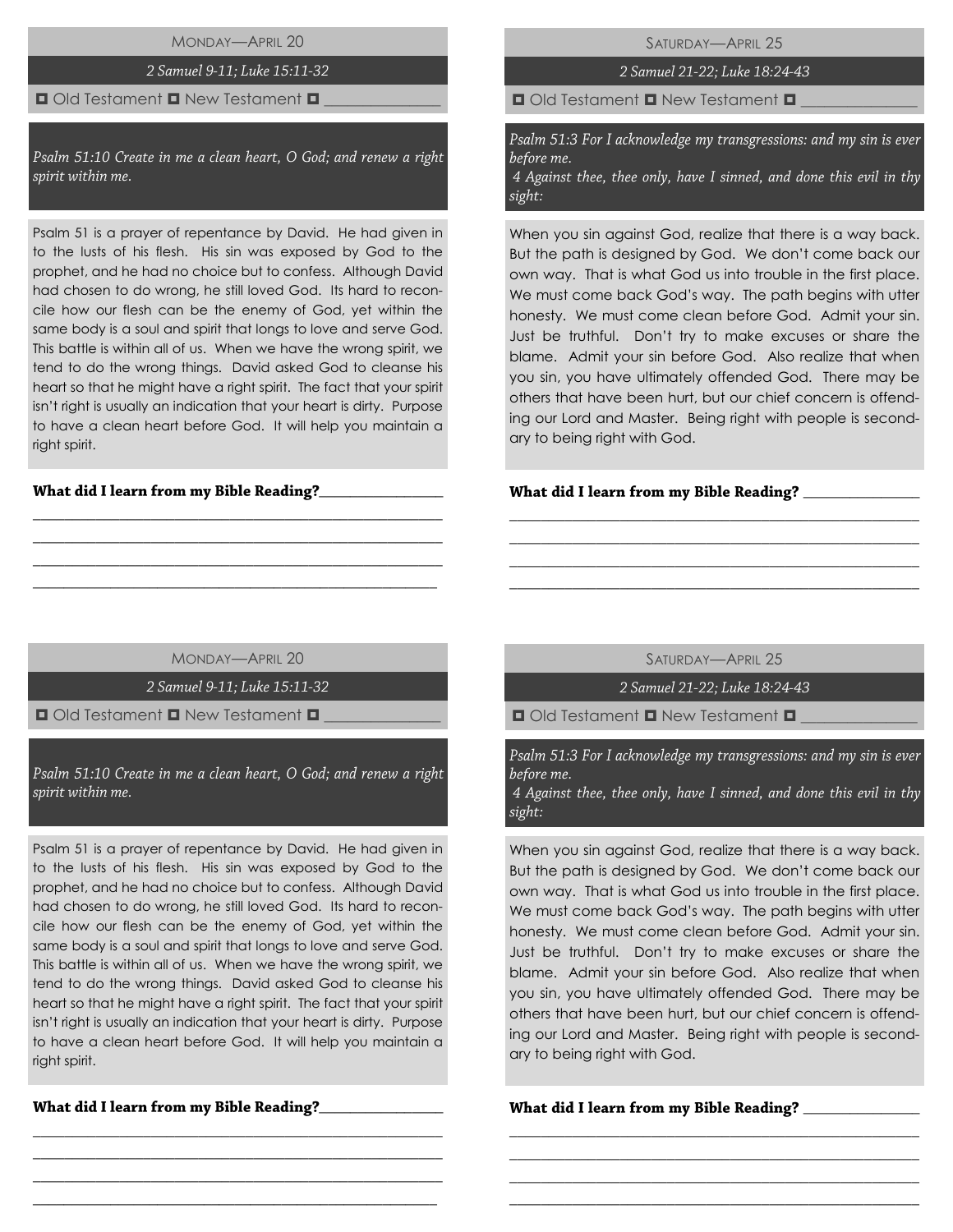# FRIDAY—APRIL 24

### 2 Samuel 19-20; Luke 18:1-23

### $\Box$  Old Testament  $\Box$  New Testament  $\Box$

Psalm 51:16 For thou desirest not sacrifice; else would I give it: thou delightest not in burnt offering. 17 The sacrifices of God are a broken spirit: a broken and a contrite heart, O God, thou wilt not despise.

David had orchestrated deceptively and manipulatively and very sinful act. Between his immoral behavior with Bathsheba and the setting up of the death of Uriah, David saw his hypocrisy and cover-up. At this point, David was all about "appearance." But he knew better… To the people everything seemed normal. David appeared to be the same man that he always was. God has no pleasure in our "looking" spiritual. God desires more than anything that we maintain a "contrite" (broken, humble) before Him. God despises a façade. Using a ministerial platform, to glorify ourselves is not good. Be genuinely humble before God.

# What did I learn from my Bible Reading? \_\_

TUESDAY—APRIL 21

# 2 Samuel 12-13; Luke 16

 $\Box$  Old Testament  $\Box$  New Testament  $\Box$ 

Psalm 51:11 Cast me not away from thy presence; and take not thy holy spirit from me.

What do you fear losing? Many fear losing friends, financial stability, their health, power, prestige, and much more… As King of Israel, David had everything humanly speaking a man could ask for. The one thing though that he was afraid of losing was the presence of God within his life. David was a great warrior and had won many battles securing much spoil. This time, he had been conquered by the sinful desires of his flesh and he felt the loss of the most precious thing he had—God's Holy Spirit. Oh that God would help us to realize how precious the blessing of God is. May it be our chief longing. No fulfillment of the flesh can compare.

#### What did I learn from my Bible Reading?\_\_\_\_

FRIDAY—APRIL 24

\_\_\_\_\_\_\_\_\_\_\_\_\_\_\_\_\_\_\_\_\_\_\_\_\_\_\_\_\_\_\_\_\_\_\_\_\_\_\_\_\_\_\_\_\_\_\_\_\_\_\_\_ \_\_\_\_\_\_\_\_\_\_\_\_\_\_\_\_\_\_\_\_\_\_\_\_\_\_\_\_\_\_\_\_\_\_\_\_\_\_\_\_\_\_\_\_\_\_\_\_\_\_\_\_ \_\_\_\_\_\_\_\_\_\_\_\_\_\_\_\_\_\_\_\_\_\_\_\_\_\_\_\_\_\_\_\_\_\_\_\_\_\_\_\_\_\_\_\_\_\_\_\_\_\_\_\_  $\_$  , and the set of the set of the set of the set of the set of the set of the set of the set of the set of the set of the set of the set of the set of the set of the set of the set of the set of the set of the set of th

2 Samuel 19-20; Luke 18:1-23

 $\Box$  Old Testament  $\Box$  New Testament  $\Box$ 

Psalm 51:16 For thou desirest not sacrifice; else would I give it: thou delightest not in burnt offering.

17 The sacrifices of God are a broken spirit: a broken and a contrite heart, O God, thou wilt not despise.

David had orchestrated deceptively and manipulatively and very sinful act. Between his immoral behavior with Bathsheba and the setting up of the death of Uriah, David saw his hypocrisy and cover-up. At this point, David was all about "appearance." But he knew better… To the people everything seemed normal. David appeared to be the same man that he always was. God has no pleasure in our "looking" spiritual. God desires more than anything that we maintain a "contrite" (broken, humble) before Him. God despises a façade. Using a ministerial platform, to glorify ourselves is not good. Be genuinely humble before God.

\_\_\_\_\_\_\_\_\_\_\_\_\_\_\_\_\_\_\_\_\_\_\_\_\_\_\_\_\_\_\_\_\_\_\_\_\_\_\_\_\_\_\_\_\_\_\_\_\_\_\_\_ \_\_\_\_\_\_\_\_\_\_\_\_\_\_\_\_\_\_\_\_\_\_\_\_\_\_\_\_\_\_\_\_\_\_\_\_\_\_\_\_\_\_\_\_\_\_\_\_\_\_\_\_ \_\_\_\_\_\_\_\_\_\_\_\_\_\_\_\_\_\_\_\_\_\_\_\_\_\_\_\_\_\_\_\_\_\_\_\_\_\_\_\_\_\_\_\_\_\_\_\_\_\_\_\_  $\_$  , and the set of the set of the set of the set of the set of the set of the set of the set of the set of the set of the set of the set of the set of the set of the set of the set of the set of the set of the set of th

What did I learn from my Bible Reading?

TUESDAY—APRIL 21

\_\_\_\_\_\_\_\_\_\_\_\_\_\_\_\_\_\_\_\_\_\_\_\_\_\_\_\_\_\_\_\_\_\_\_\_\_\_\_\_\_\_\_\_\_\_\_\_\_\_\_\_ \_\_\_\_\_\_\_\_\_\_\_\_\_\_\_\_\_\_\_\_\_\_\_\_\_\_\_\_\_\_\_\_\_\_\_\_\_\_\_\_\_\_\_\_\_\_\_\_\_\_\_\_ \_\_\_\_\_\_\_\_\_\_\_\_\_\_\_\_\_\_\_\_\_\_\_\_\_\_\_\_\_\_\_\_\_\_\_\_\_\_\_\_\_\_\_\_\_\_\_\_\_\_\_\_ \_\_\_\_\_\_\_\_\_\_\_\_\_\_\_\_\_\_\_\_\_\_\_\_\_\_\_\_\_\_\_\_\_\_\_\_\_\_\_\_\_\_\_\_\_\_\_\_\_\_\_\_

2 Samuel 12-13; Luke 16

 $\Box$  Old Testament  $\Box$  New Testament  $\Box$ 

Psalm 51:11 Cast me not away from thy presence; and take not thy holy spirit from me.

What do you fear losing? Many fear losing friends, financial stability, their health, power, prestige, and much more… As King of Israel, David had everything humanly speaking a man could ask for. The one thing though that he was afraid of losing was the presence of God within his life. David was a great warrior and had won many battles securing much spoil. This time, he had been conquered by the sinful desires of his flesh and he felt the loss of the most precious thing he had—God's Holy Spirit. Oh that God would help us to realize how precious the blessing of God is. May it be our chief longing. No fulfillment of the flesh can compare.

\_\_\_\_\_\_\_\_\_\_\_\_\_\_\_\_\_\_\_\_\_\_\_\_\_\_\_\_\_\_\_\_\_\_\_\_\_\_\_\_\_\_\_\_\_\_\_\_\_\_\_\_ \_\_\_\_\_\_\_\_\_\_\_\_\_\_\_\_\_\_\_\_\_\_\_\_\_\_\_\_\_\_\_\_\_\_\_\_\_\_\_\_\_\_\_\_\_\_\_\_\_\_\_\_ \_\_\_\_\_\_\_\_\_\_\_\_\_\_\_\_\_\_\_\_\_\_\_\_\_\_\_\_\_\_\_\_\_\_\_\_\_\_\_\_\_\_\_\_\_\_\_\_\_\_\_\_ \_\_\_\_\_\_\_\_\_\_\_\_\_\_\_\_\_\_\_\_\_\_\_\_\_\_\_\_\_\_\_\_\_\_\_\_\_\_\_\_\_\_\_\_\_\_\_\_\_\_\_\_

## What did I learn from my Bible Reading?\_\_\_\_\_\_\_\_\_